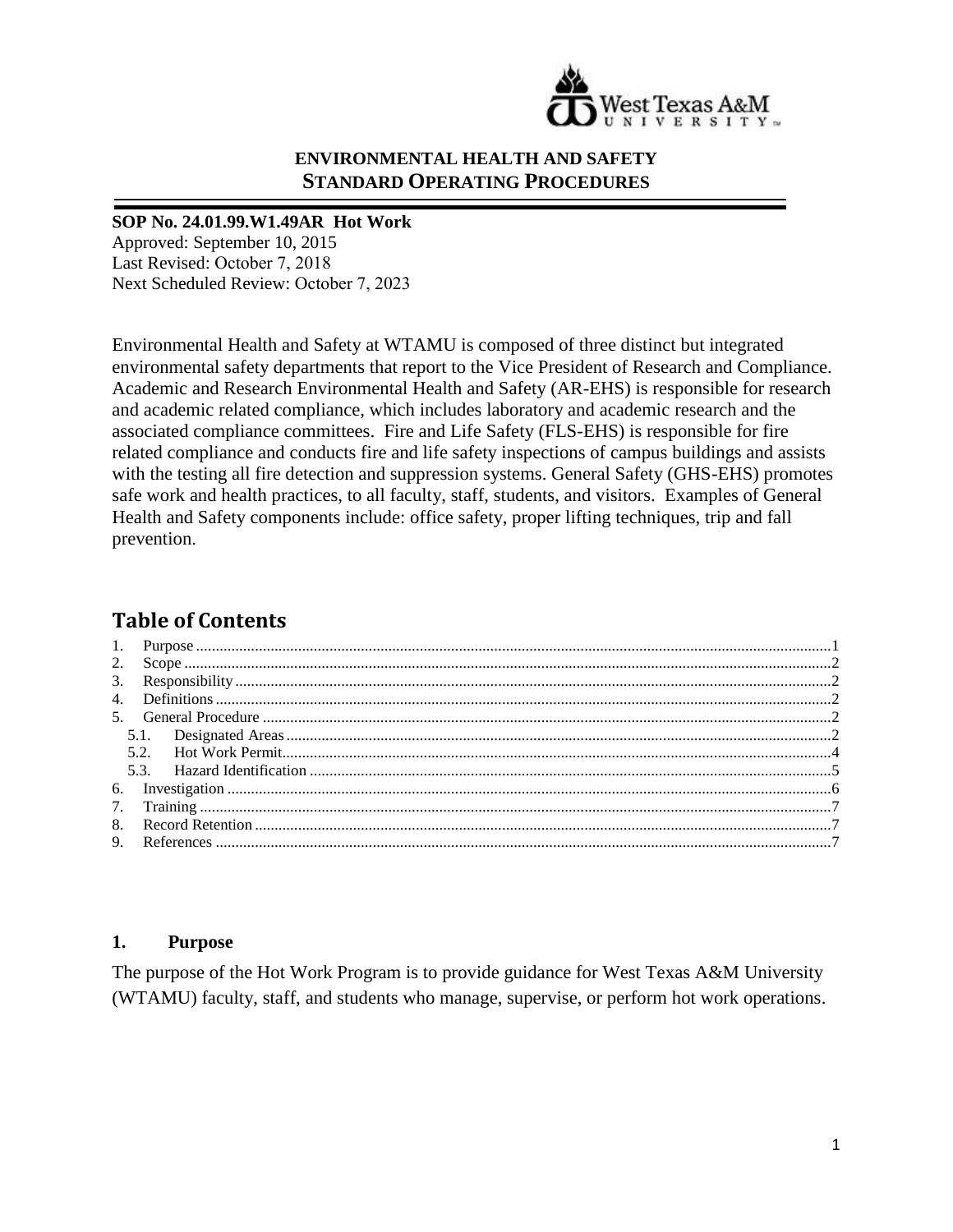## <span id="page-1-0"></span>**2. Scope**

Affected departments of WTAMU are expected to establish and follow the Hot Work Program as described in this document.

# <span id="page-1-1"></span>**3. Responsibility**

Any person conducting hot work activities on property owned or operated by WTAMU must follow the procedures outlined in this SOP.

It is the responsibility of supervisors, managers, or principal investigators (PIs) to ensure proper training and equipment is provided. Additionally, it is the responsibility of supervisors, managers, or PIs to ensure work is conducted safely and that Hot Work Permits are obtained (if required).

# <span id="page-1-2"></span>**4. Definitions**

Designated Area – a work area that has been identified by WTAMU to be an acceptable location to conduct hot work activities.

Hot Work Activities – any process that can be a source of ignition when flammable material is present or can be a fire hazard regardless of the presence of flammable material. The following have been identified by WTAMU as hot work activities:

- a. Welding
- b. Soldering (including electric soldering)
- c. Brazing
- d. Metal Cutting (when a flame is used or when sparks are produced)
- e. Metal Grinding
- f. Use of a Torch (ex: roofing applications, pipe thawing, or weed control)

Responsible Official – a supervisor, manager, or PI who has been delegated authority to issue Hot Work Permits.

# <span id="page-1-3"></span>**5. General Procedure**

**No person shall perform hot work unless suitably trained in the safe use of the process and the safe operation of equipment.**

<span id="page-1-4"></span>5.1. Designated Areas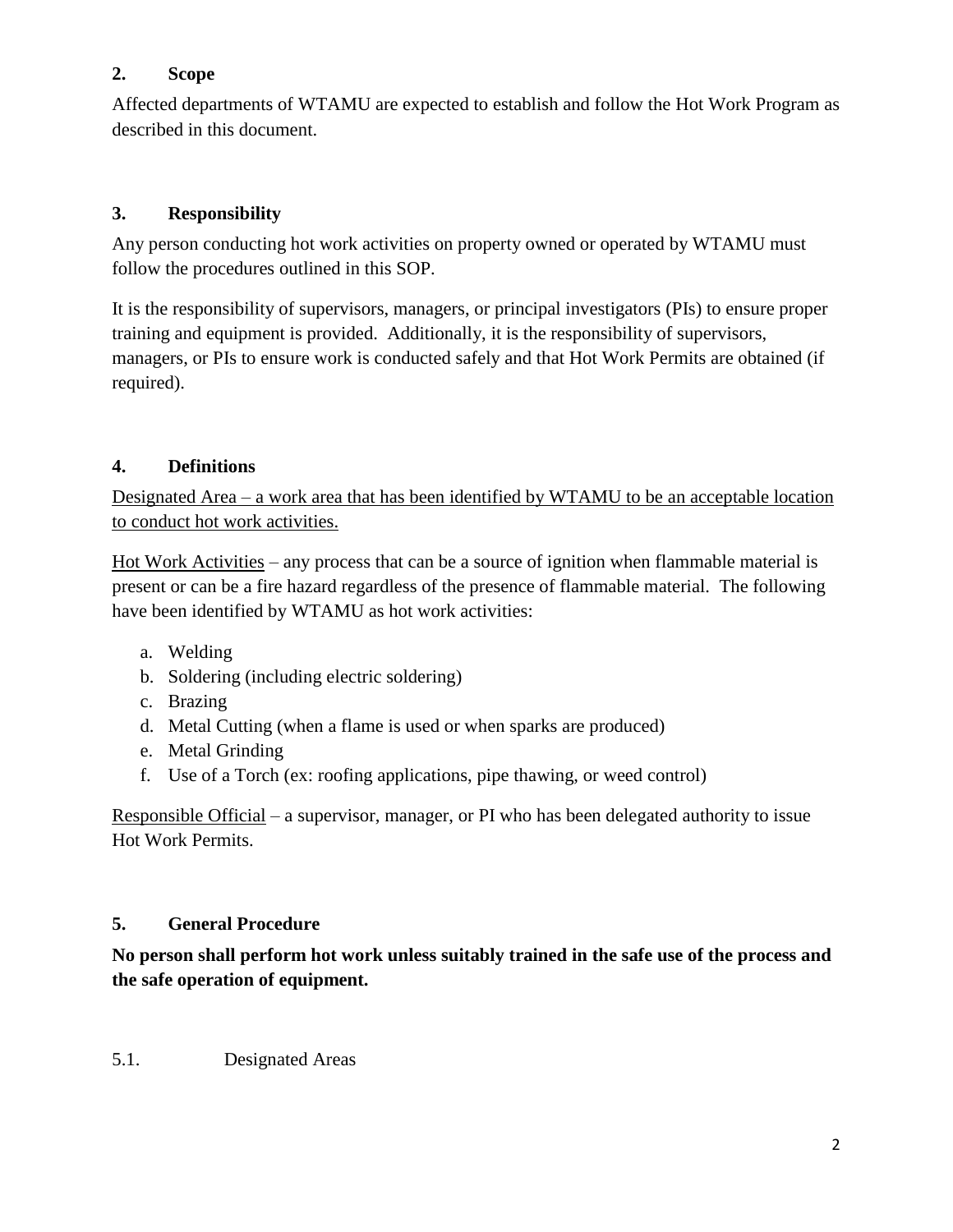Hot work activities conducted in designated areas are authorized as long as all of the following criteria are met.

- a. The person(s) conducting the work must be properly trained.
	- 1. Training must cover (at a minimum):
		- (a) Safe use of technique.
		- (b) Equipment selection and handling.
		- (c) Hazard identification.
		- (d) Personal protective equipment.
		- (e) Fire prevention.
- b. All potential physical and chemical hazards have been identified and removed.
	- 1. At least 35 feet must separate hot work activities and any combustible materials. This includes but is not limited to:
		- (a) Wood (including shavings or sawdust).
			- i. Sweep the floors clean to meet the distance requirement.
		- (b) Paper.
		- (c) Cardboard.
		- (d) Cotton bales.
		- (e) Tires.
		- (f) Plastics.
		- (g) Flammable or combustible chemicals.
	- 2. All equipment must be in good repair and in safe working condition.
	- 3. If welding is to be conducted, proper shielding must be used to protect other people in the area.
	- 4. Ensure proper ventilation is present.
	- 5. Workers should position themselves in a manner to reduce exposure to produced fumes.
	- 6. Be aware of other work being conducted in the vicinity of the hot work activity. Ensure enough distance separates the hot work area from other equipment. Also, never run fuel lines or electrical lines over other equipment. Equipment likely to be found near designated hot work areas include: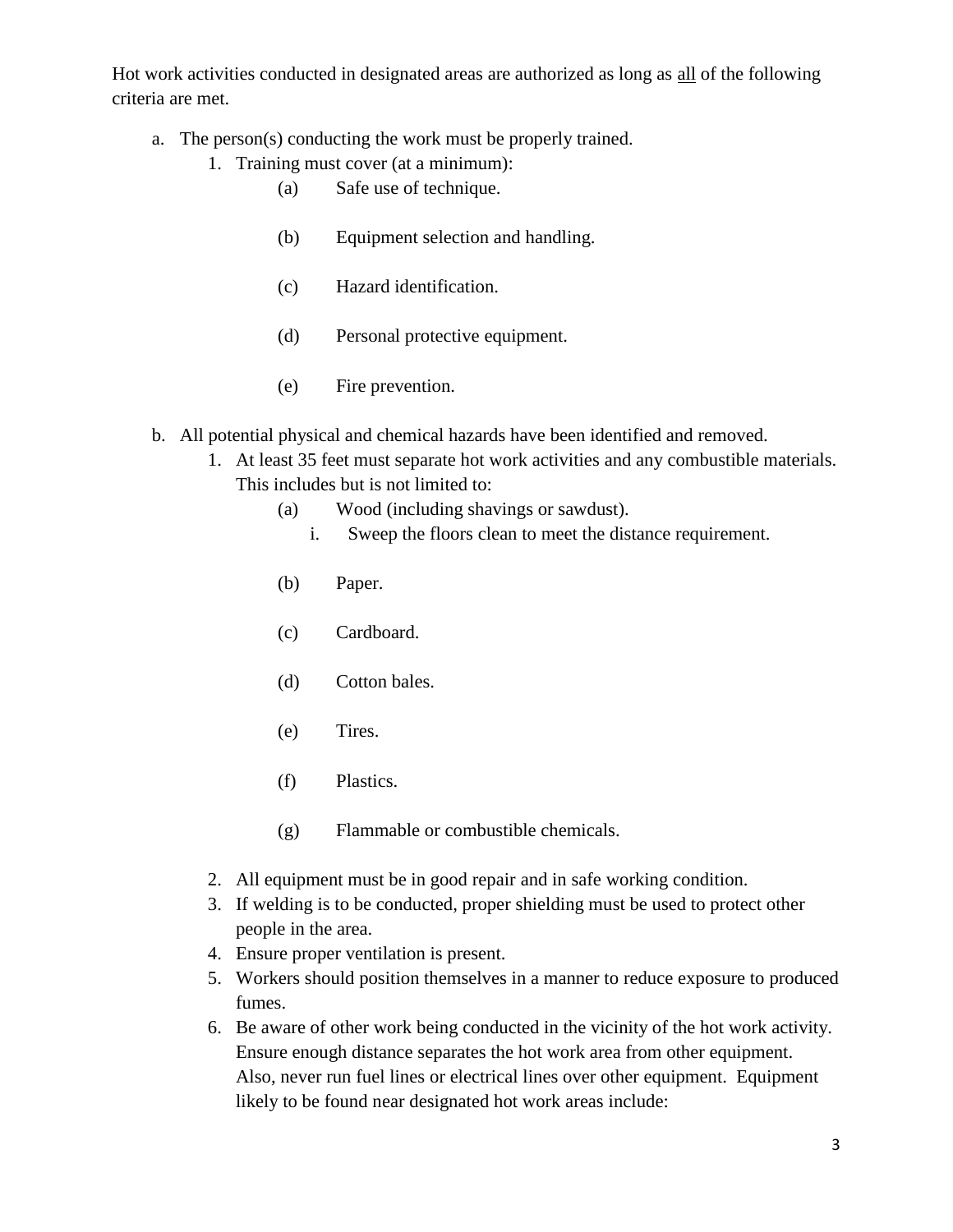- (a) Lathes.
- (b) Saws.
- (c) Drills.
- (d) Presses.
- (e) Lifts.
- c. The supervisor, manager, or PI responsible for the designated area has been notified of the type of hot work activity to be conducted and the approximate duration that hot work will be performed.
- d. Hot work activity is conducted between the hours of 8:00 am and 5:00 pm.
	- 1. Work conducted by UL is exempt from condition 5.1.d.

## <span id="page-3-0"></span>5.2. Hot Work Permit

Any hot work activities not conducted in designated areas or those instances which fail to meet all of the criteria listed in Section 5.1 of this SOP require issuance of a hot work permit.

- a. Hot Work Permits are issued by EHS or by a responsible official.
	- 1. To become a responsible official, departments must submit written request to the Director of AR-EHS. The request must include:
		- (a) The name, office location, and telephone number of the supervisor, manager, or PI requesting approval as a responsible official.
		- (b) File location where current and completed hot work permits will be maintained.
			- i. Files are subject to compliance audits.
		- (c) The clients, students, or employees the responsible official reasonably expects to support via the hot work program.
			- i. This list is intended to remain broad. Examples include: Engineering students, third party contractors, graduate employees, etc.
	- 2. For a hot work permit to be issued, the following criteria must be met.
		- (a) The person issuing the hot work permit must understand the scope of work to be conducted.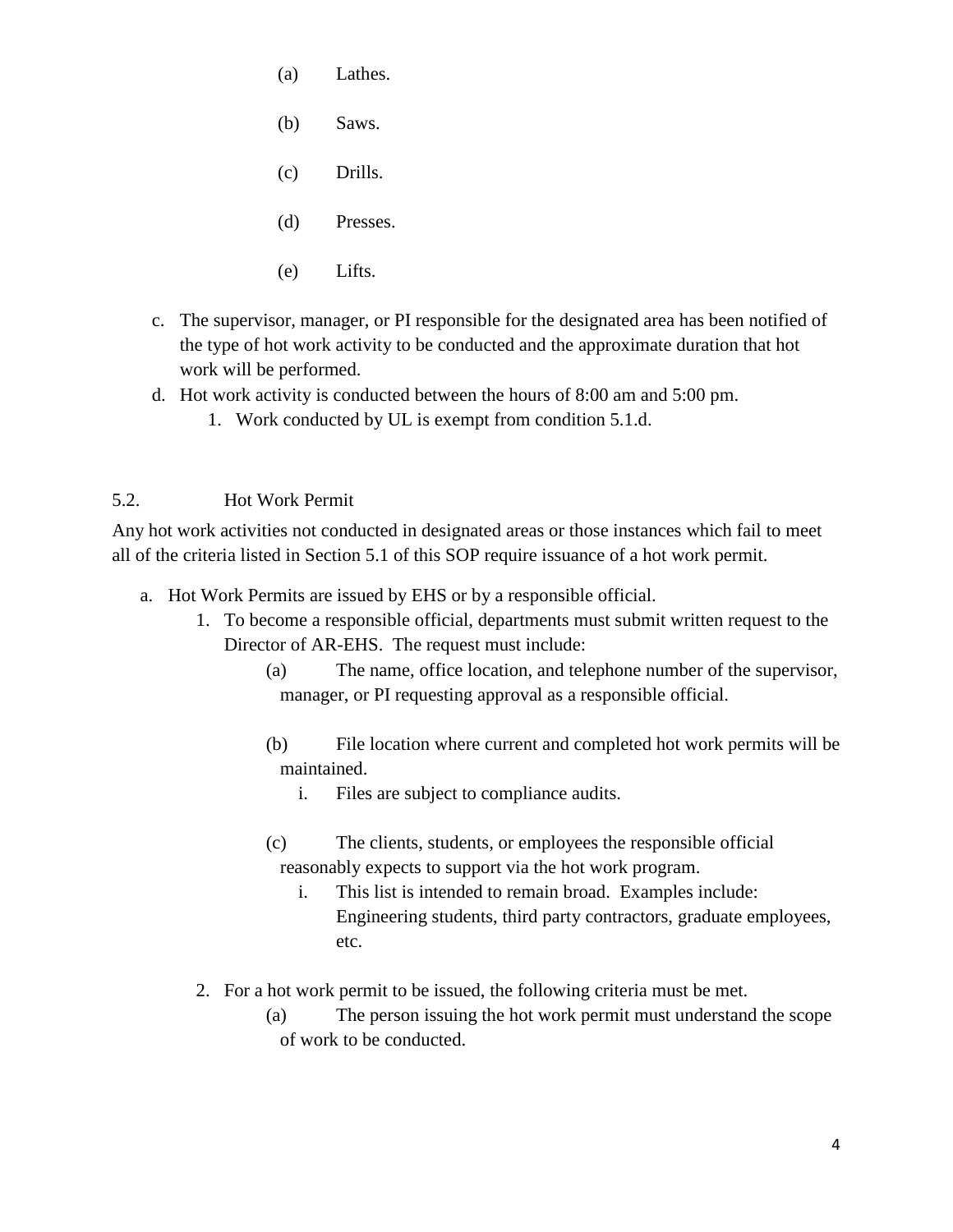- (b) A job safety analysis must be conducted prior to requesting a hot work permit. All hazards identified during the safety analysis must be discussed with the person issuing the hot work permit. The person issuing the hot work permit must make a reasonable effort to remove or minimize the identified hazards prior to permit issuance.
- (c) The person conducting the hot work activities must be properly trained. Training must include:
	- i. Safe use of technique.
	- ii. Equipment selection and handling.
	- iii. Hazard identification.
	- iv. Personal protective equipment.
	- v. Fire prevention.
- (d) A fire watch attendant must be identified.
	- i. The fire watch attendant must be trained in use of fire-fighting and alarm equipment and supplied with suitable extinguishers.
	- ii. Fire watch must be present through the duration of the hot work activity and 1 hour beyond completion of the hot work activity.
	- iii. Fire watch must also monitor the work area for an additional 3 hours beyond the 1 hour post hot work observation period.
	- iv. The fire watch attendant's job is to watch for potential fires. The fire watch attendant must not be distracted from this job function.

# <span id="page-4-0"></span>5.3. Hazard Identification

- 1. Fire and Explosion
	- a. Ensure combustibles are located at least 35 feet from the area where hot work is to be conducted.
		- i. Sweep the floor to meet the distance requirement (35 feet).
		- ii. Areas that have large amounts of suspended dusts can be a flash hazard.
	- b. Hot work must not be conducted in or near explosive atmospheres.
	- c. Wet down combustible floors or cover with wet sand or fire resistive sheets.
	- d. For work conducted on walls, ceilings, or roofs, remove combustible materials on other side of the walls/ceilings/roofs. Ensure insulation and building construction is non-combustible.
	- e. Hot work must not be conducted on, or adjacent to, live gas transmission lines.
- 2. Shock Hazards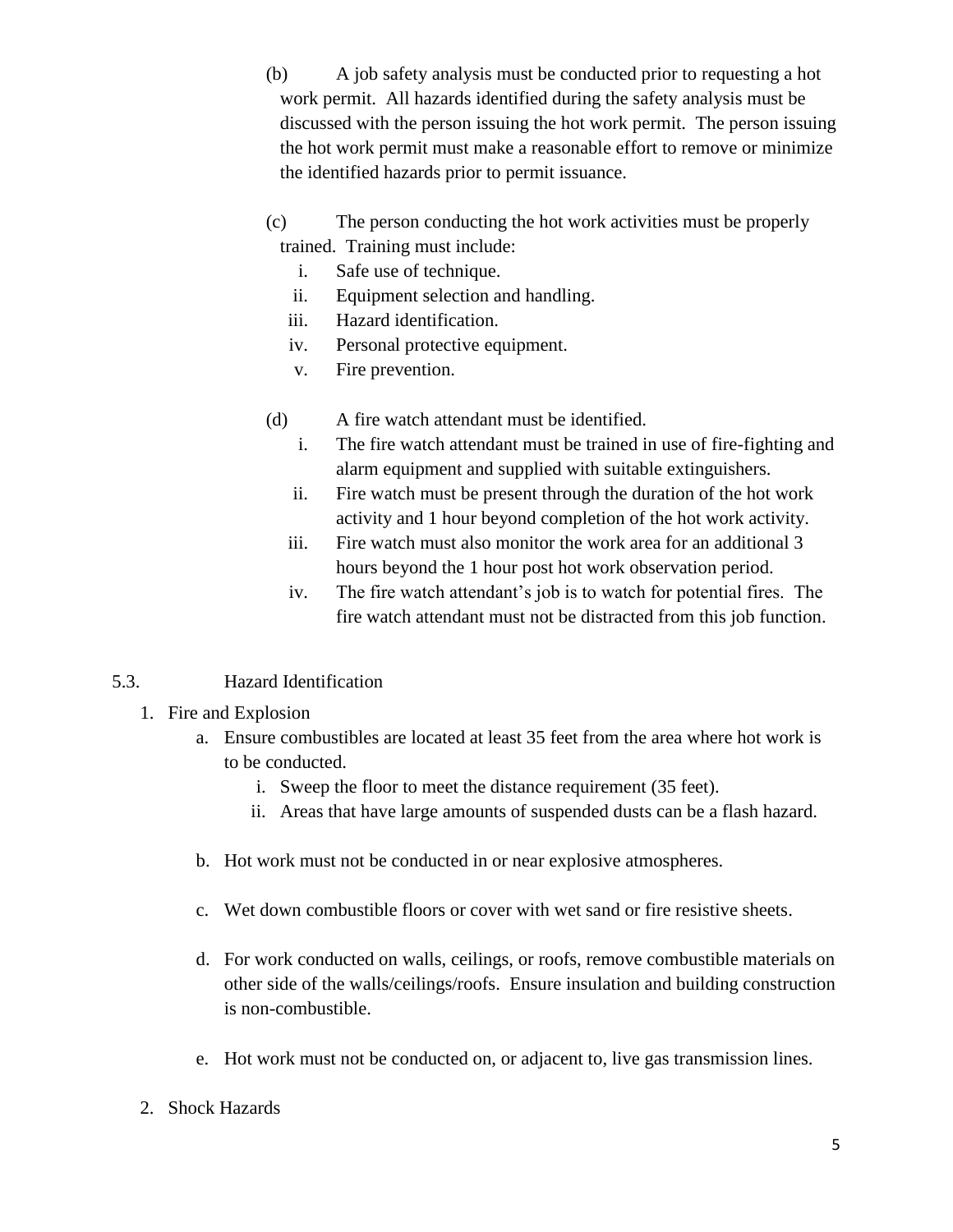- a. Ensure electrical cord, electrode holder, and cables are free from defects.
- b. Wear proper PPE that is free of defect.
	- i. Gloves.
	- ii. Rubber soled boots/shoes.
	- iii. Apron.
- c. Ensure proper grounding.
- d. Follow proper lockout/tagout procedures.
- e. Do not weld in wet conditions.
- f. Do not wrap welding cables around any portion of the human body.
- 3. Inhalation Hazards
	- a. Ensure proper ventilation and position so as to minimize exposure to fumes.
	- b. Respiratory protection may be required based on ventilation and material involved in the hot work activities.
	- c. Clean surfaces of any coating that could potentially create toxic fumes.
		- i. Paints.
		- ii. Solvents
	- d. Hot work activities conducted in confined spaces are especially dangerous. Always ensure proper ventilation.
- 4. Misc. Hazards
	- a. Wear a welding helmet and select the appropriate lens shade for the expected work.
	- b. Many hot work activities occur in areas of high noise, wear appropriate hearing protection.
	- c. Wear appropriate clothing and PPE to protect against burns.

#### <span id="page-5-0"></span>**6. Investigation**

This SOP is effective upon the date of approval and is subject to periodic review and revision.